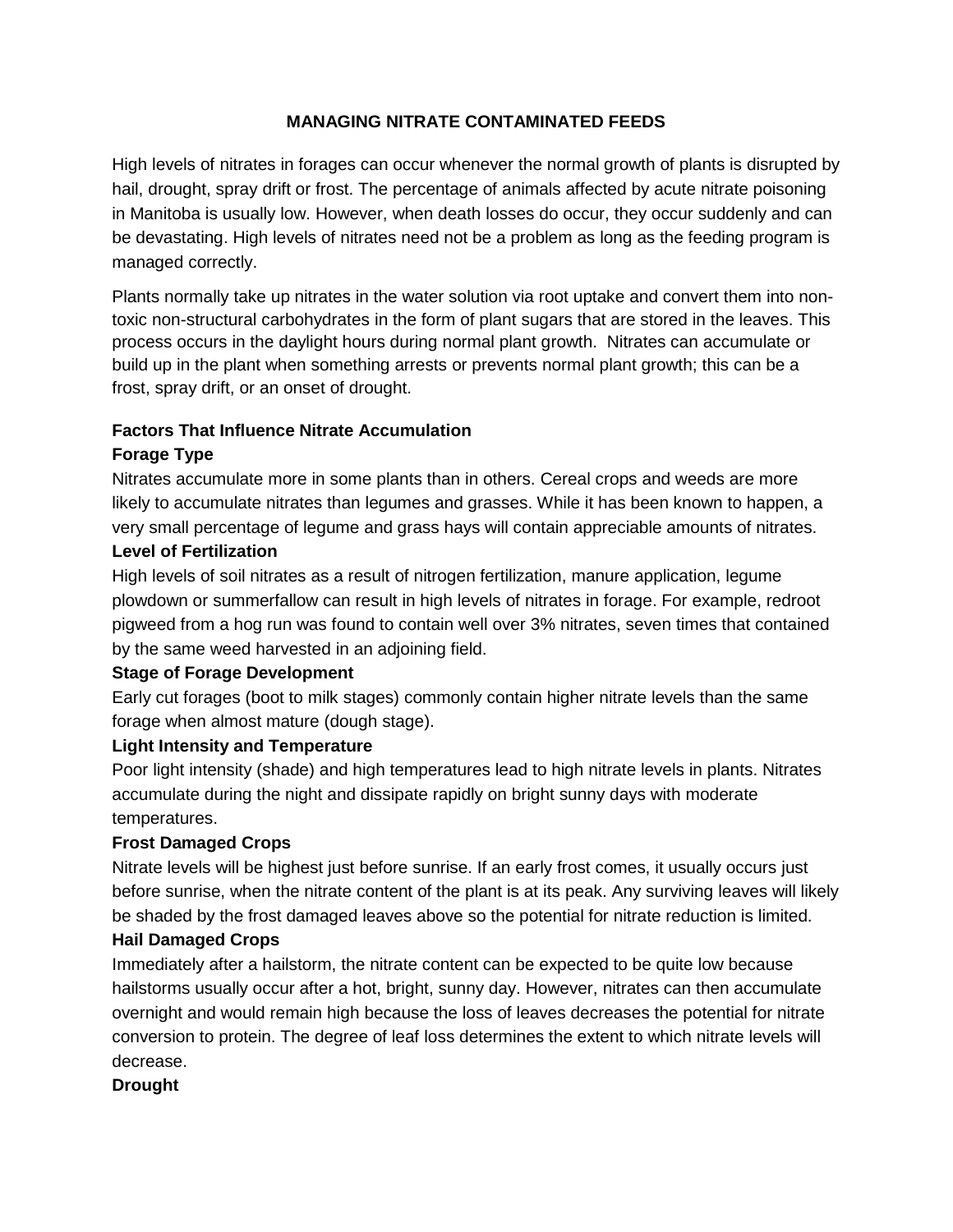If conditions improve and the plant starts actively growing, some of the accumulated nitrates may be used up in a few days. This usually occurs only in the top leaves which are exposed to sunlight. The bottom leaves, which are shaded, may still contain high levels of nitrates.

#### **Will Nitrates Decrease After Harvesting?**

If hay in the windrow remains damp for several days or is rained on, nitrate levels will decrease. Hay dried quickly will lose very little nitrate. Nitrate concentration in hay bales does not change appreciably over time. Ensiling can result in a 40-60% reduction in nitrate level.

#### **Other sources of nitrates**

Nitrates can also accumulate in water sources, such as when livestock have direct access to surface water (dugouts), or when water wells are situated close to a manure source. Cattle could then be consuming nitrates both in their feed and water causing a higher dosing rate.

#### **What happens to nitrates that are consumed?**

Under normal conditions, cattle convert the nitrates in forage to nitrite. This is then converted to ammonia and used by rumen microbes to make protein. The problem arises when nitrate converts to nitrite faster than nitrite converts to ammonia. When this occurs, nitrite accumulates and is absorbed into the bloodstream where it binds to hemoglobin thus reducing the oxygen

#### **Symptoms of Poisoning**

Symptoms of lethal nitrate poisoning include labored breathing, frothing at the mouth, rapid pulse, weakness, diarrhea, frequent urination, incoordination and convulsions. Death may occur in three to four hours. Post-mortem examination reveals dark, chocolate-colored blood. Methylene blue is the treatment for nitrate poisoning.

Sublethal doses may result in loss of appetite, lowered milk production, slow growth and abortions.

#### **Other things to consider**

Avoid feeding high nitrate feeds to sick, hungry, pregnant or lactating animals. These animals have a lower tolerance level to the nitrate then compared to healthy cattle. Make sure all animals have access to plenty of clean drinking water as this will help dilute the nitrate in the animal's body. To effectively dilute high nitrate feeds you must have a feed test done. Once you know how much is in the feed you can dilute it to the safe level of 0.5% nitrate ( $NO<sub>3</sub>$ , on a dry matter basis).

| Table 1.    |                                                                                        |
|-------------|----------------------------------------------------------------------------------------|
| % Nitrate,  |                                                                                        |
| DM basis    | <b>Effect on Animal</b>                                                                |
| $ 0 - 0.3 $ | Virtually safe                                                                         |
| $0.3 - 0.6$ | Moderately safe in most situations, if animals are stressed limit to 50% of the ration |